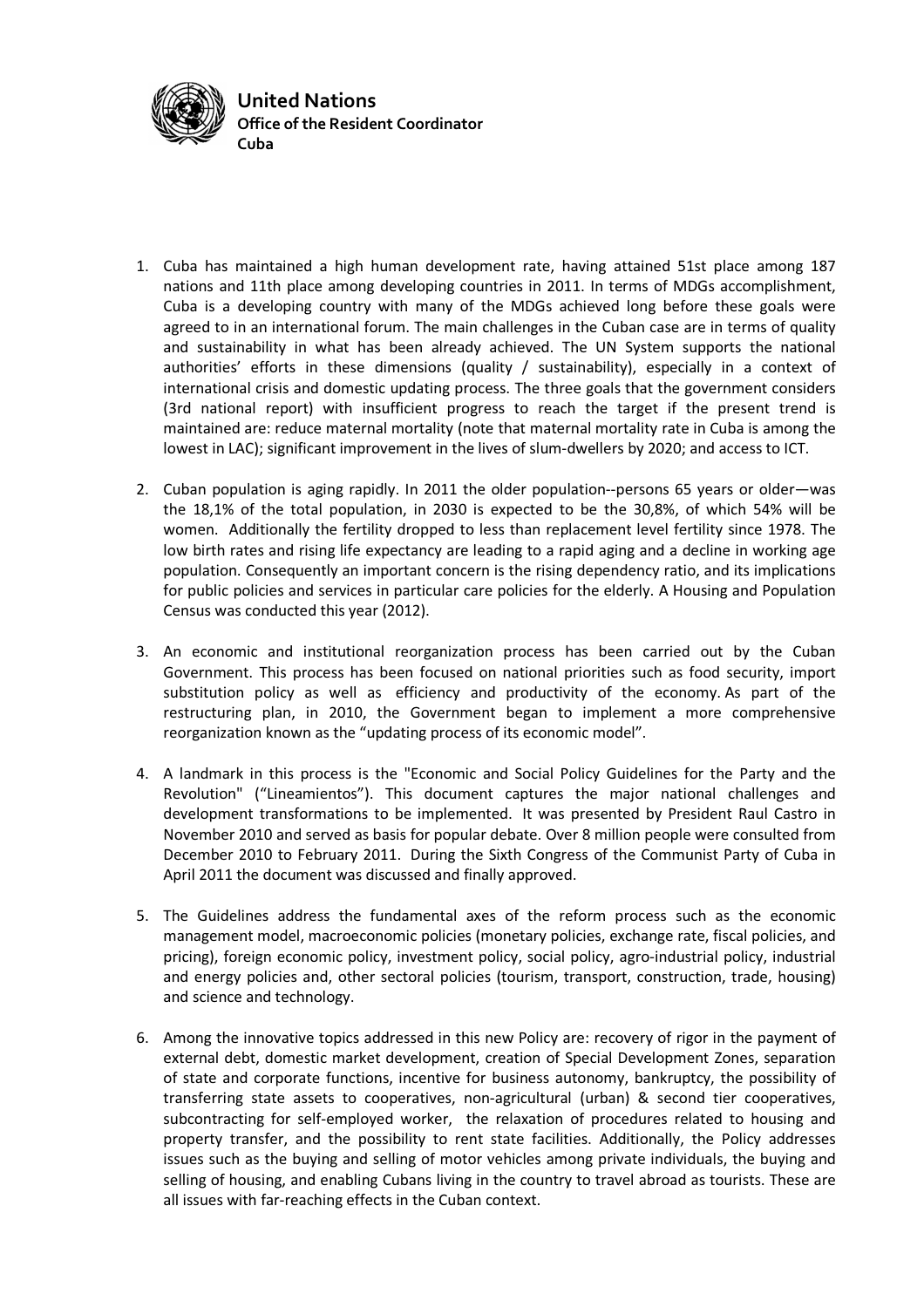- 7. To implement these guidelines, the Permanent Commission of the Government for Implementation and Development was established. This committee monitors, verifies and coordinates the actions of all involved in this activity, suggests the incorporation of new guidelines, and leads, in coordination with the competent bodies, adequate disclosure of the process. Marino Murillo, Vice President of the Council of Ministers and former Minister of Planning and Economy, is the chairman of this Commission.
- 8. Within the area of foreign economic policy there is a sub-section dedicated to international collaboration offered and received by Cuba, leading to the effectiveness that policy and ensuring its compliance with the national priorities. This sub-section also highlights the guideline 112, which calls for the promotion of a multilateral collaboration, with particular reference to the institutions of the United Nations System.
- 9. As part of the economic and social measures taken under the implementation of the guidelines are: authorization and facilitation of the transmission of property of homes and cars (sale and donation); flexibilization and broadening of self-employment sector as an employment option; creation and facilitation of a credit policy system by financial institutions (benefiting selfemployment sector, agricultural producers with legal custody of land, and individuals for home construction activities by own efforts); granting of subsidies to low income-people to undertake self-construction or self-repair of housing; authorization for direct sales of agricultural producers (Agricultural Production Cooperatives (CPA), Credit and Services Cooperatives (CCS), Basic Units of Cooperative Production (UBPC) and state enterprises with organic farms) to tourist facilities in Cuban Pesos without the intermediation of a government agency.
- 10. In fostering non-state forms of management as an employment alternative in a context of restructuring state labour force, specific measures include relaxed regulations, tax cuts, reduced licensing fees, exemption for the elderly from paying into Social Security, waiving of tax payments for some independent workers, changes to facilitate the hiring of employees, space rental. Cuban authorities also decided to further expand the current categories of private jobs up to 181. New customs regulations and tariffs were established by the government in August.
- 11. The updating of the migration policy has been approved by the government this year. The Cuban government decided to forgo the required Travel Permit as well as the Letter of Invitation. Therefore, as from January 14th, 2013, it will only be necessary to submit the ordinary passport, duly updated, and the visa issued by the country of destination, in those cases when it is required. The ordinary passport will be issued to the Cuban citizens who meet the requirements of the Migration Law. This is an issue eagerly awaited by the population and Cuban Diaspora.
- 12. The National Assembly of People's Power approved a law governing the country's tax system. The new law will be gradually implemented beginning in January of 2013. National authorities have declared that the tax system is a tool which contributes to the reduction of inequality among citizens. It design considers the ability of tax-payers to contribute and the characteristics of different regions.
- 13. Cuba's first UNDAF (2008-2012) addresses five key areas: Local Human Development, Natural Disaster and Risk Mitigation, Environment and Energy, Health and Food security. Overall the emphasis is placed on strengthening national and local capacities to support development in Cuba. The Cuban Government agreed to extend the current UNDAF to fully align the new programming cycle (UNDAF and CPDs) with the Economic and Social Policy Guidelines ("Lineamientos").
- 14. In the context of these important economic and social transformations, the second UNDAF (2014- 2018) will be critical to substantively contribute to national development. The UNS has been engaged during this year in a substantive, inclusive and participatory UNDAF formulation process and a joint coordination and working mechanism was established with the government. Key national counterparts have been directly involved in the process. The discussion also benefitted